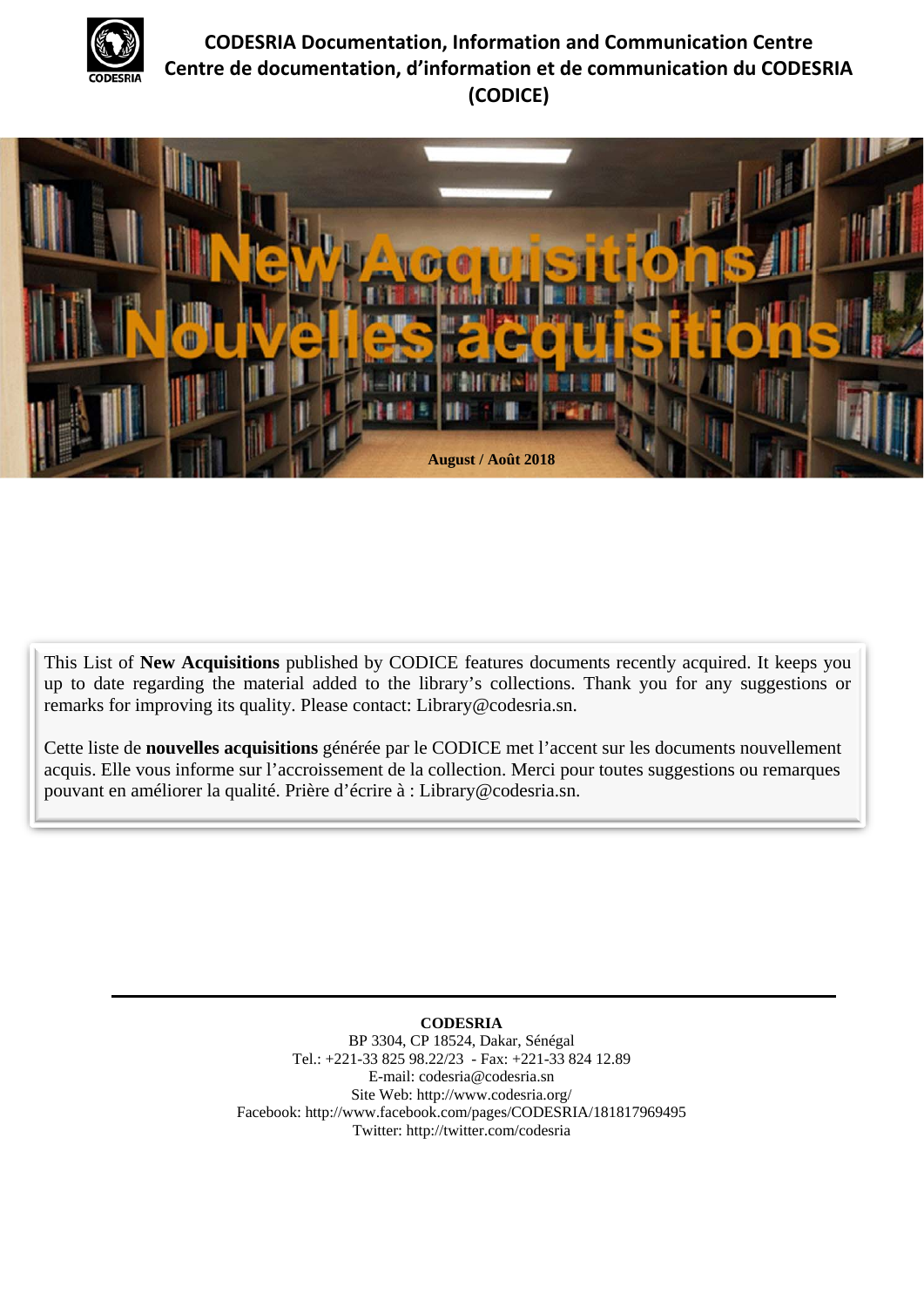# **1. Adapting to Climate Uncertainty in African Agriculture: Narratives and Knowledge Politics**

*WHITFIELD, Stephen .* 

London; New York : Routledge, Taylor & Francis Group, 2016. - xix-189 p. ISBN: 9781138849327

**Related Subjects**: | a*griculture | climate change | uncertainty | environmental aspects | adaptation to change | Crops | Agricultural Research | sustainable agriculture | food security | Africa | climate change adaptation | agricultural ecology*|

**Abstract**: "Future climatic and agro-ecological changes in Africa are uncertain and associated with high degrees of spatial and temporal variability and this change is differently simulated within divergent climate-crop models and in controlled crop breeding stations. Furthermore, uncertainty emerges in local contexts, not just in response to climatic systems, but to social, economic, and political systems, and often with implications for the appropriateness and adoption of technologies or the success of alternative cropping systems.

This book examines the challenges of adaptation in smallholder farming in Africa, analysing the social, economic, political and climatic uncertainties that impact on agriculture in the region and the range of solutions proposed. Drawing on case studies of genetically modified crops, conservation agriculture, and other 'climate smart' solutions in eastern and southern Africa, the book identifies how uncertainties are framed 'from above' as well experienced 'from below', by farmers themselves. It provides a compelling insight into why ideas about adaptation emerge, from whom, and with what implications.

Adapting to Climate Uncertainty in African Agriculture by Stephen Whitfield

This book offers a unique perspective and will be highly relevant to students of climate change adaptation, food security and poverty alleviation, as well as policy-makers and field practitioners in international development and agronomy".

**Source**: https://steps-centre.org/publication/adapting-to-climate-uncertainty-in-african-agriculture-narrativesand-knowledge-politics/

## **2. African philosophy as cultural inquiry**  *KARP, Ivan ; MASOLO, D. A.; eds .*

Bloomington : Indiana University Press, 2000 . Description: vii-270 p. ISBN: 0253214173

**Related Subjects**: | *philosophy | personality | knowledge | culture | economic and social development | african philosophy |*

**Abstract**: This book assesses the direction and impact of African philosophy as well as its future role.

What is the intellectual, social, cultural, and political territory of African philosophy? What directions will African philosophy take in the future? What problems will it face? In 10 probing essays by distinguished African, European, and American scholars, African Philosophy as Cultural Inquiry examines the role of African philosophy at the opening of the new millennium. Here philosophy cuts across disciplinary boundaries to embrace ideas taken from history, literary studies, anthropology, and art. Addressing topics such as the progress of philosophical discourse, knowledge and modes of thought, the relevance of philosophy for cultures that are still largely based on traditional values, and the meaning of philosophy to cultures and individuals in the process of modernization, this volume presents today's best thinking about the concerns and practices that constitute African experience. New views about personhood, freedom, responsibility, progress, development, the role of the state, and life in civil society emerge from these broad-based considerations of the crisis of the postcolonial African state. In a lively fashion this diverse book shows how philosophical questions can be applied to interpretations of culture and reveals the multifaceted nature of philosophical discourse in the multiple and variable settings that exist in contemporary Africa.

**Source**: http://www.iupress.indiana.edu/product\_info.php?products\_id=21146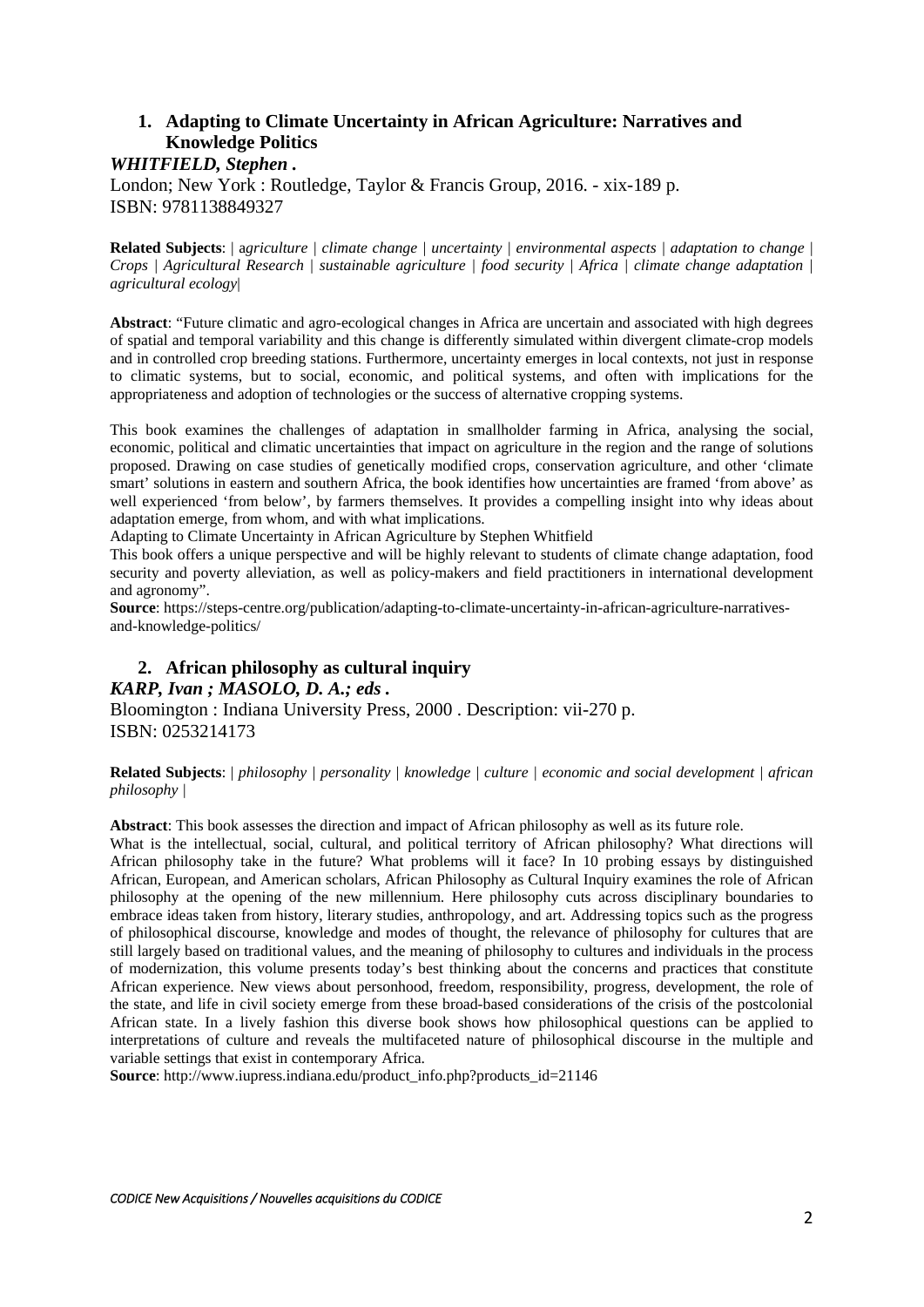# **3. Africa's Blue Economy: a Policy Handbook**

# *United-Nations Economic Commission for Africa*  Addis Ababa, Ethiopia: Economic Commission for Africa, 2016. - xiii-92 p. ISBN: 9789994461868

**Related Subjects**: |*aquatic environment | marine resources | océans | marine ecosystems | economic aspects | Development Policy | sustainable development | Economic Policy | manuals | Africa* |

**Abstract**: Africa's "Blue word" is made of vast lakes and rivers and an extensive ocean resource base. The Blue Economy can play a major role in Africa's structural transformation, sustainable economic progress, and social development. The largest sectors of the current African aquatic and ocean based economy are fisheries, aquaculture, tourism, transport, ports, coastal mining, and energy.

This Policy Handbook, offers a step by step guide to help African member States to better mainstream the Blue Economy into their national development plans, strategies, policies and laws. The Blue Economy approach is premised in the sustainable use, management and conservation of aquatic and marine ecosystems and associated resources.

**Source**: http://www.un.org/africarenewal/documents/africas-blue-economy-policy-handbook

# **4. Africa's Land Rush: Rural Livelihoods & Agrarian Change**  *HALL, Ruth ; SCOONES, Ian ; TSIKATA, Dzodzi; eds .*

Woodbridge, Suffolk : James Currey, 2015. - xix-204 p. ISBN: 9781847011305; 1847011306

**Related Subjects**: | *land tenure | Land use | agrarian reform | agricultural trade | agrarian structure | Rural population | Africa* |

**Abstract**: This book explores the processes through which land deals are being made; the implications for agrarian structure, rural livelihoods and food security; and the historical context for changing land uses. The case studies reveal that these land grabs may resonate with, even resurrect, forms of production associated with the colonial and early independence eras. Based on interviews with the investors, government authorities, workers, outgrowers and smallholder farmers in Nigeria, Ghana, Kenya, Tanzania, Malawi, Mozambique and the Congo, the book depicts the striking diversity of such deals.

**Source**: http://www.worldcat.org/title/africas-land-rush-rural-livelihoods-agrarian-change/oclc/907195027

## **5. Agriculteurs dans les villes ouest-africaines : enjeux fonciers et accès à l'eau GUEYE, Ndèye Fatou Diop ; WONE, Salimata Seck ; SY, Moussa**

Paris : Karthala; Dakar : Institut africain de gestion urbaine ; Dakar-Étoile, Sénégal : CREPOS, 2009 . - 191 p. ISBN: 9782811101794; 2811101799.

**Related Subjects**: *| agriculture urbaine | développement durable | eaux résidiaires | alimentation en eau | régime foncier | études de cas | accès à la terre |* 

**Résumé** : Une recherche participative pour le développement durable de l'agriculture urbaine a été conduite de 2001 à 2004 à Dakar, Niamey, Cotonou, Nouakchott, Ouagadougou, Abidjan et Bamako. Dans un contexte peu favorable, caractérisé par des contraintes qui inhibent ses énormes potentialités, cette activité parvient à occuper des milliers de personnes, à réduire la malnutrition, à générer des revenus et à préserver l'environnement.

Les agriculteurs urbains exercent leurs activités dans une grande insécurité foncière liée d'abord à leur statut d'occupants des terres et à la pression sur les réserves foncières résultant d'une démographie galopante et d'une urbanisation accélérée. Ils sont également confrontés au problème majeur de l'accès à l'eau. La compétition pour disposer des ressources dans les villes exige donc de ces agriculteurs une capacité de négociation pour défendre leurs intérêts.

**Source** : http://www.karthala.com/2007-agriculteurs-dans-les-villes-ouest-africaines-enjeux-fonciers-et-acces-aleau-9782811101794.html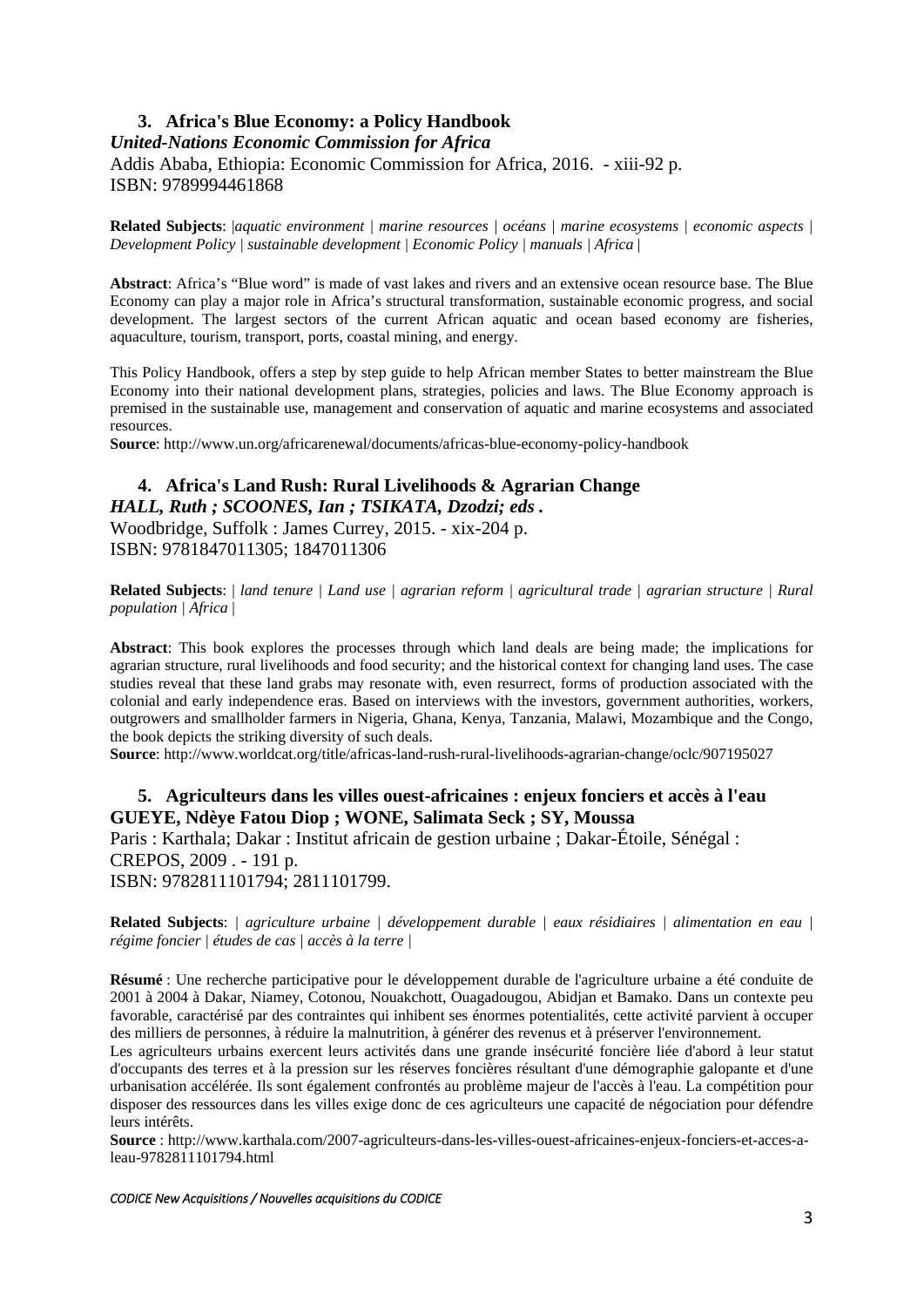# **6. Agronomy for Development: the Politics of Knowledge in Agricultural Research**  *SUMBERG, James, ed .*

London ; New York : Routledge, Taylor & Francis Group, 2017. - xiii-202 p. ISBN: 9781138240278 (hbk); 1138240273 (hbk); 9781138240315 (pbk); 1138240311 (pbk)

**Related Subjects**: *| Agronomy | Agricultural Research | agricultural engineering | agricultural extension | Agricultural Development | food security* |

# **7. Beyong Timbuktu: an intellectual history of muslim West Africa**  *KANE, Ousmane Oumar*

Cambridge, Massachusetts: Harvard University Press, 2016. - 282 p. ISBN: 9780674050822

**Related Subjects**: *| history | intellectuals | islam | education | intellectual history | islamic education | arab literature | Timbuktu | West Africa| Mali |*

**Abstract**: Renowned for its madrassas and archives of rare Arabic manuscripts, Timbuktu is famous as a great center of Muslim learning from Islam's Golden Age. Yet Timbuktu is not unique. It was one among many scholarly centers to exist in precolonial West Africa. Beyond Timbuktu charts the rise of Muslim learning in West Africa from the beginning of Islam to the present day, examining the shifting contexts that have influenced the production and dissemination of Islamic knowledge—and shaped the sometimes conflicting interpretations of Muslim intellectuals—over the course of centuries.

Highlighting the significant breadth and versatility of the Muslim intellectual tradition in sub-Saharan Africa, Ousmane Kane corrects lingering misconceptions in both the West and the Middle East that Africa's Muslim heritage represents a minor thread in Islam's larger tapestry. West African Muslims have never been isolated. To the contrary, their connection with Muslims worldwide is robust and longstanding. The Sahara was not an insuperable barrier but a bridge that allowed the Arabo-Berbers of the North to sustain relations with West African Muslims through trade, diplomacy, and intellectual and spiritual exchange.

The West African tradition of Islamic learning has grown in tandem with the spread of Arabic literacy, making Arabic the most widely spoken language in Africa today. In the postcolonial period, dramatic transformations in West African education, together with the rise of media technologies and the ever-evolving public roles of African Muslim intellectuals, continue to spread knowledge of Islam throughout the continent. **Source**: http://www.hup.harvard.edu/catalog.php?isbn=9780674050822

## **8. Children's agency and development in African Societies = La capacité d'agir et le développement des enfants dans les sociétés africaines**

*OFOSU-KUSI, Yaw; Ed .* 

Dakar : CODESRIA, 2017. - x-222 p. ISBN: 9782869787124

### **Related Subjects**: *|childhood | youth | child development | education | sexuality | socialization | politics | Africa|*

**Abstract**: This book focuses on African childhood and youth within the context of development and socialization where children are expected to be moulded in the image of adults. In many African societies children are generally held as passive bearers of the demands of adults, regardless of the fact that they are often exposed to a multitude of challenges that originate from the capriciousness of those adults. However, buoyed by international conventions and national legislations that offer them greater protection, and the ubiquitous internet that exposes them to childhood and youth experiences elsewhere, many of them are increasingly becoming assertive in homes, schools, and communities as well as re-invigorating their survival and self-preservation instincts. It is in this regard that this book, through the various chapters, engages with their competencies, skills and creativity to respond to experiential challenges as independent migrants or ones under coercion working in city streets and markets or cocoa farms or juggling work and schooling in pursuit of some education. Confronted with their parents' and siblings' health predicaments and the inadequacies of state and familial care, or urgent negotiation of their sexualities, they demonstrate incredible resilience. Similarly, their perceptiveness is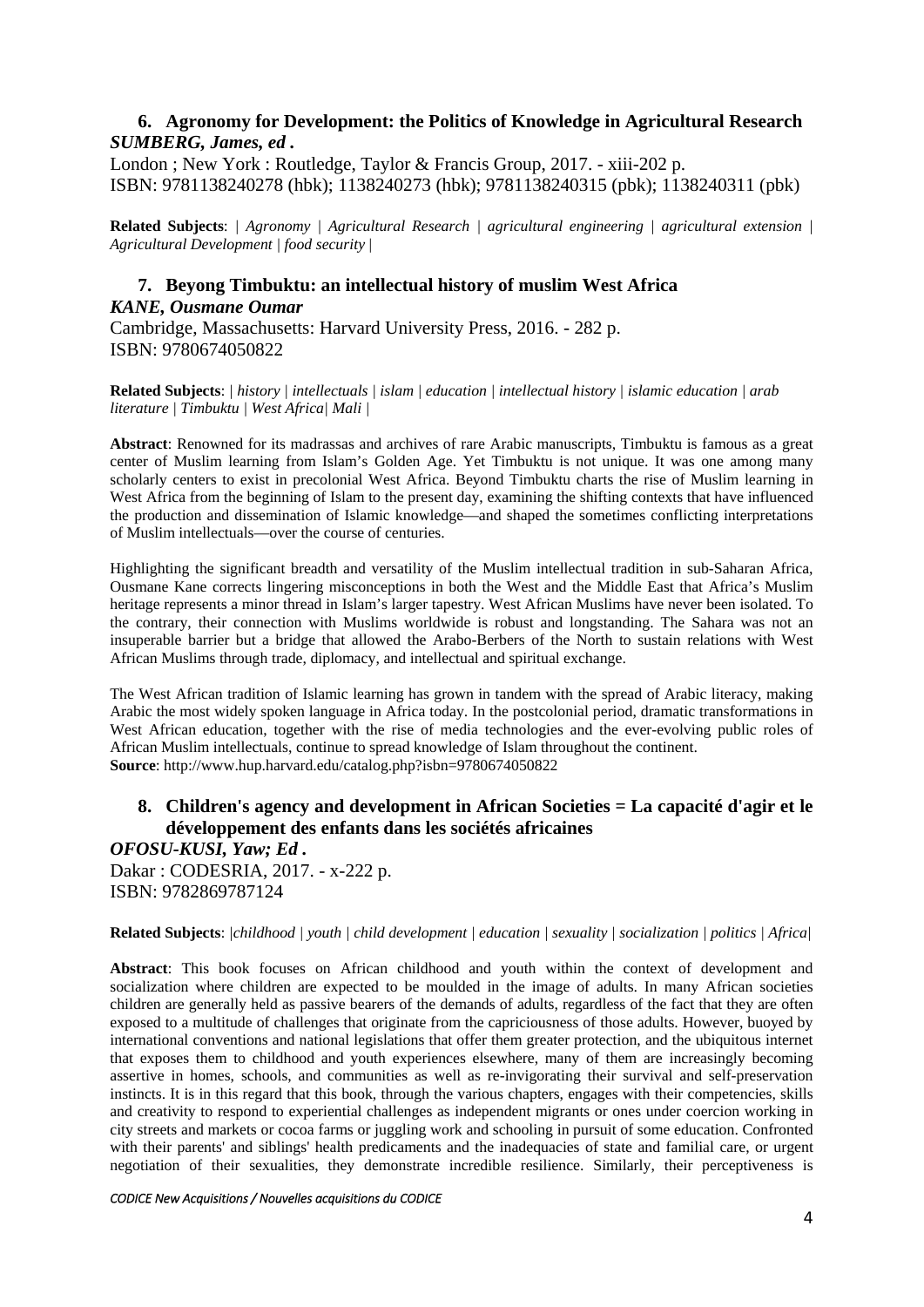demonstrated in a unique appreciation of politics and its actors and a capacity to assume responsibilities beyond their chronological age. Thus while highlighting some of the challenges confronting African children, the book provides gripping evidence of how they resiliently negotiate those challenges.

**Source**: http://www.africanbookscollective.com/books/childrens-agency-and-development-in-african-societies

### **9. Classical Sociological Theory**

*CALHOUN, Craig J ; GERTEIS, Joseph ; MOODY, James .[et al.] ; Eds*  Malden, MA : Blackwell Pub., 2007 . Edition: 2nd ed . - xii-496 p. ISBN: 1405148543

**Related Subjects**: *| sociology | history | philosophy | capitalism | class struggle | sociological anaysis | religion | bureaucracy | politics | sociological theory | rationality | social life |* 

**Chapter Summary**: Classical sociological theories are theories of great scope and ambition that either were created in Europe between the early 1800s and the early 1900s or have their roots in the culture of that period. The work of such classical sociological theorists as Auguste Comte, Karl Marx, Herbert Spencer, Emile Durkheim, Max Weber, Georg Simmel, and Vilfredo Pareto was important in its time and played a central role in the subsequent development of sociology. Additionally, the ideas of these theorists continue to be relevant to sociological theory today, because contemporary sociologists read them. They have become classics because they have a wide range of application and deal with centrally important social issues.

This chapter supplies the context within which the works of the theorists presented in detail in later chapters can be understood. It also offers a sense of the historical forces that gave shape to sociological theory and their later impact. While it is difficult to say with precision when sociological theory began, we begin to find thinkers who can clearly be identified as sociologists by the early 1800s.

#### **Social Forces in the Development of Sociological Theory**

The social conditions of the nineteenth and early twentieth centuries were of the utmost significance to the development of sociology.

The chaos and social disorder that resulted from the series of political revolutions ushered in by the French Revolution in 1789 disturbed many early social theorists. While they recognized that a return to the old order was impossible, they sought to find new sources of order in societies that had been traumatized by dramatic political changes.

The Industrial Revolution was a set of developments that transformed Western societies from largely agricultural to overwhelmingly industrial systems. Peasants left agricultural work for industrial occupations in factories. Within this new system, a few profited greatly while the majority worked long hours for low wages. A reaction against the industrial system and capitalism led to the labor movement and other radical movements dedicated to overthrowing the capitalist system. As a result of the Industrial Revolution, large numbers of people moved to urban settings. The expansion of cities produced a long list of urban problems that attracted the attention of early sociologists.

Socialism emerged as an alternative vision of a worker's paradise in which wealth was equitably distributed. Karl Marx was highly critical of capitalist society in his writings and engaged in political activities to help engineer its fall. Other early theorists recognized the problems of capitalist society but sought change through reform because they feared socialism more than they feared capitalism.

Feminists were especially active during the French and American Revolutions, during the abolitionist movements and political rights mobilizations of the mid-nineteenth century, and especially during the Progressive Era in the United States. But feminist concerns filtered into early sociology only on the margins. In spite of their marginal status, early women sociologists like Harriet Martineau and Marianne Weber wrote a significant body of theory that is being rediscovered today.

All of these changes had a profound effect on religiosity. Many sociologists came from religious backgrounds and sought to understand the place of religion and morality in modern society.

*CODICE New Acquisitions / Nouvelles acquisitions du CODICE* Throughout this period, the technological products of science were permeating every sector of life, and science was acquiring enormous prestige. An ongoing debate developed between sociologists who sought to model their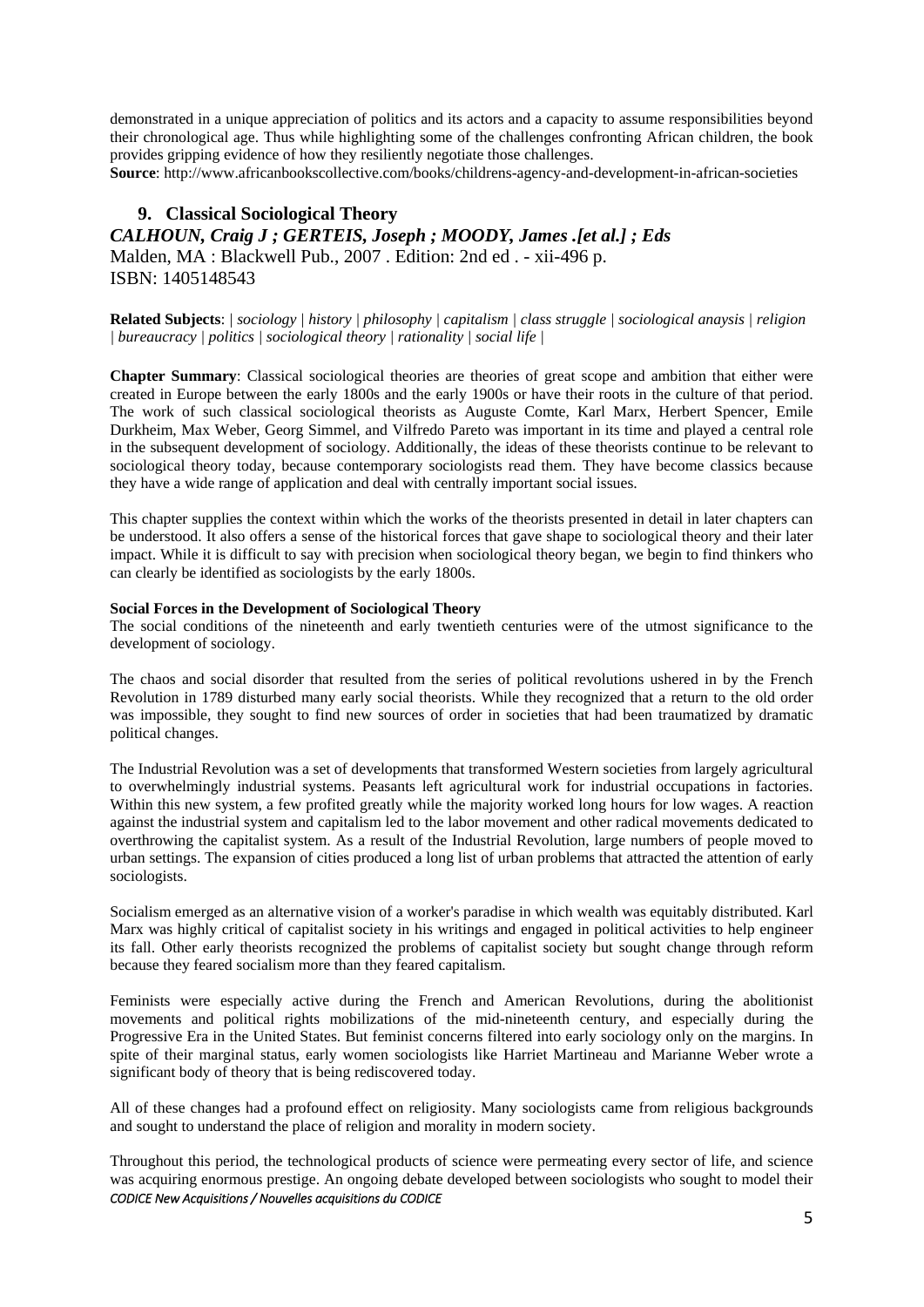discipline after the hard sciences and those who thought the distinctive characteristics of social life made a scientific sociology problematic and unwise… **Source**: http://highered.mheducation.com/sites/0072824301/student\_view0/chapter1/chapter\_summary.html

# **10. Conflict-sensitive adaptation to climate change in Africa**  *BOB, Urmilla ; BRONKHORST, Salomé, Eds .*

Berlin: Berliner Wissenschafts-Verlag, 2014. - 347 p. ISBN: 9783830533047

**Related Subjects**: *|climate change | conflicts | adaptation to change | human rights | peace | natural resources | resources management | forest conservation | marine resources | drought | armed conflict | food policy | civil war | migration | pastoral economy | Africa |*

**Abstract**: The climate is changing and some consensus is starting to emerge on how the impacts of such changes could contribute to or cause conflicts in Africa. While those finding direct correlations between climate change impacts and different types of violent and non-violent African conflicts are still in the minority, researchers are increasingly agreeing that climate change at the very least acts as a threat multiplier that may cause conflicts in communities or states already vulnerable as a result of other factors – social, political and economic to name a few. This Chapter serves as an introduction to this book volume and outlines the climate science, including the existing and emerging literature on the linkages between climate change and conflicts in Africa. It then explores the main sources of Africa's vulnerability to climate change, before discussing how climate-related conflicts may be manifested. The second half of the Chapter focuses on conflict-sensitive adaptation to climate change, assessing the state of the art and, by drawing on literature presented and the Chapters in this book volume, puts forth considerations for ensuring conflict-sensitivity in adaptation.

**Full Paper**: https://www.africaportal.org/documents/12616/Conflict\_Adaptation\_1.pdf

**11. Democratic renewal versus neoliberalism : towards empowerment and inclusion**  *LARA CORTES, Claudio ; SILVA FLORES, Consuelo, E*ds . Buenos Aires : CLACSO, 2014. - 233 p. ISBN: 9789877220414

**Related Subjects**: *|democracy | state | civil society | social change | economic development | economics | regional integration | neoliberalism | empowerment | inclusion |*

## **12. Développement, gouvernance, globalisation : du XXème au XXIème siècle**  *HOURS, Bernard*  Paris : L'Harmattan, 2012. - 120 p.

ISBN: 9782296991828

#### **Related Subjects**: *| développement économique et social | Gouvernance | mondialisation | analyse historique|*

**Résumé** : Développement, gouvernance, globalisation, ces trois notions ont en commun de faire l'objet d'usages particulièrement flous et élastiques. Cet ouvrage d'anthropologie politique les met en perspective historique et idéologique en analysant leurs émergences respectives, leurs articulations et emboîtements qui structurent profondément le discours contemporain. Entre un XXe siècle où progrès et développement faisaient sens et un XXIe siècle de gestion dévorante des risques et de naturalisation des sociétés, une véritable rupture s'opère qui rend caduque une partie du vocabulaire antérieur pour désigner les territoires des hommes et leurs liens.

La gouvernance se présente en particulier comme l'outil principal d'une globalisation, nommée mais peu analysée, qui avance dans une large opacité que cet ouvrage tente d'éclairer.

**Source** : https://www.decitre.fr/livres/developpement-gouvernance-globalisation-9782296991828.html

## **13. Développements politiques récents en Afrique de l'Ouest**  *SYLLA, Ndongo Samba, Ed .*

Dakar: Les éditions Plume, Fondation Rosa Luxemburg, 2014. - 297 p. ISBN: 9782352240006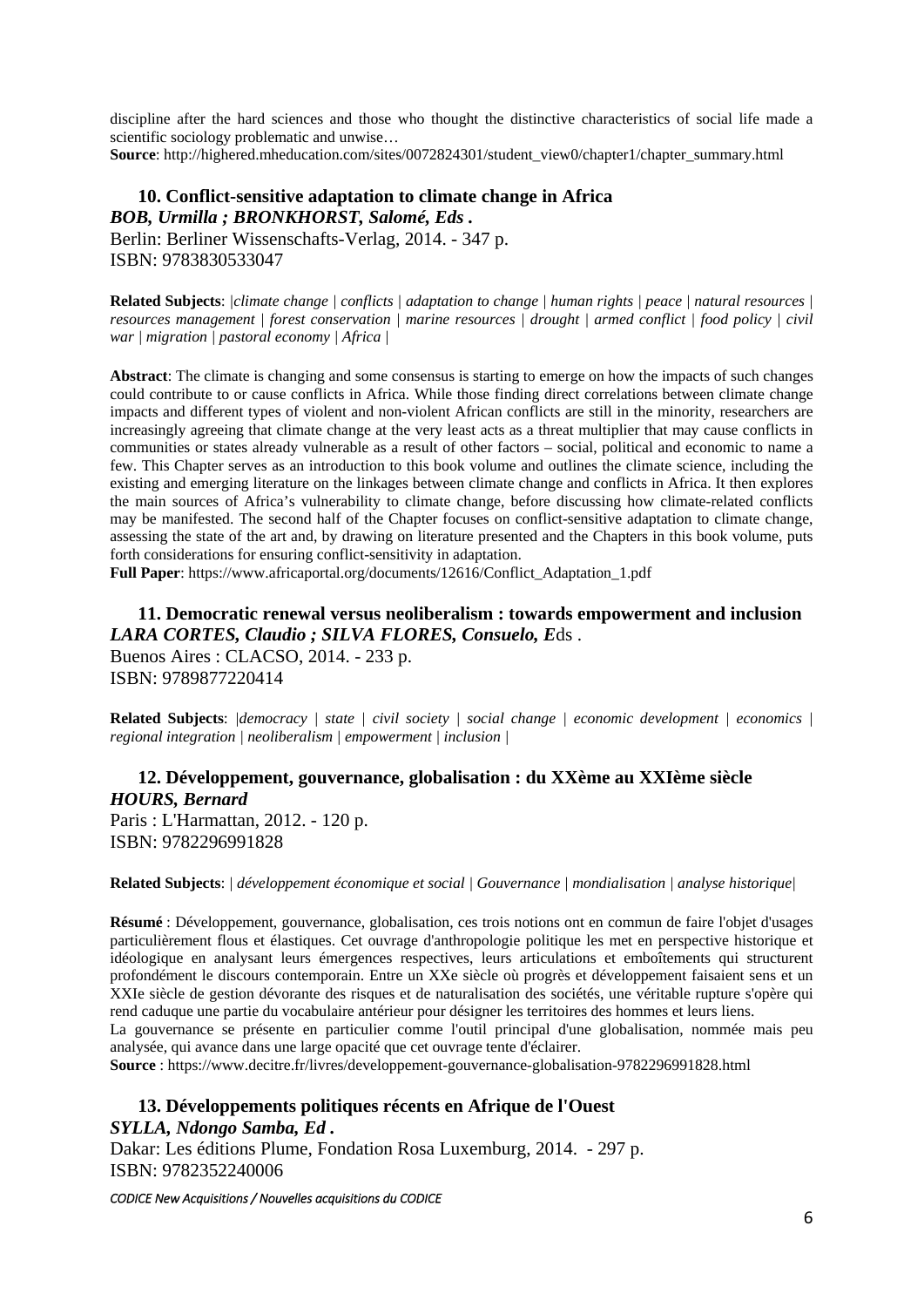**Related Subjects**: *|développement politique | mouvements sociaux | santé | développement économique | démocratie | société civile | Afrique de l'ouest| insurrection populaire | crise sanitaire | souveraineté économique | émergence économique | instabilité politique | normalité constitutionnelle | luttes socio-politiques |*

**Résumé** : Ce volume recense des contributions analytiques portant sur les récents développements politiques (2014 - début 2015) intervenus en Afrique de l'Ouest. Les principaux événements marquants ont ainsi été passés en revue, de l'insurrection populaire au Burkina Faso qui a mis fin à 27 ans de règne de Blaise Compaoré à la crise qui sévit au nord du Mali, en passant par la tragédie humaine associée à l'épidémie Ébola et par l'adoption par nombre d'États de la région de plans d'émergence économique. Un accent particulier a été placé sur la problématique de la souveraineté des États sur leurs politiques et leurs ressources ainsi que sur le rôle des mouvements sociaux. Malgré la perspective conjoncturelle adoptée, le message de fond est que l'Afrique de l'Ouest est aujourd'hui à la croisée des chemins. La question est de savoir si les États de la région parviendront collectivement à opérer les ruptures nécessaires attendues par leurs peuples, des peuples composés majoritairement de jeunes dont la patience commence à être sérieusement éprouvée après trois décennies de libéralisation politique et économique.

**Source** : https://www.amazon.fr/Developpements-Politiques-recents-Afrique-lOuest-ebook/dp/B0158TEQCU

**14. Disaster and the Politics of Intervention**  *LAKOFF, Andrew, Ed.*  New York: Columbia University Press, 2010. - 151 p. ISBN: 9780231146968

**Related Subjects**: *| disasters | emergency relief | political aspects | disaster management | government policy | humanitarian assistance | catastrophes |*

**Abstract**: Government plays a critical role in mitigating individual and collective vulnerability to disaster. Through measures such as disaster relief, infrastructure development, and environmental regulation, public policy is central to making societies more resilient. However, the recent drive to replace public institutions with market mechanisms has challenged governmental efforts to manage collective risk. The contributors to this volume analyze the respective roles of the public and private sectors in the management of catastrophic risk, addressing questions such as: How should homeland security officials evaluate the risk posed by terrorist attacks and natural disasters? Are market-based interventions likely to mitigate our vulnerability to the effects of climate change? What is the appropriate relationship between non-governmental organizations and private security firms in responding to humanitarian emergencies? And how can philanthropic efforts to combat the AIDS crisis ensure ongoing access to life-saving drugs in the developing world? More generally, these essays point to the way thoughtful policy intervention can improve our capacity to withstand catastrophic events. **Source**: https://cup.columbia.edu/book/disaster-and-the-politics-of-intervention/9780231146968

**15. Displacement economies in Africa: paradoxes of crisis and creativity**  *HAMMAR, Amanda, Ed .*  London: Zed, 2014. - vii-260 p. ISBN: 9781780324890

#### **Related Subjects**: *| refugees | economic conditions | social conflicts | economic history | migration | Africa |*

**Abstract**: "Displacement Economies in Africa, an anthology edited by Amanda Hammar, breaks new theoretical ground in its introduction as it examines the troubling question of displacement economies that result from Africa's vast and apocalyptic range of upheavals, stemming from wars, misrule, ecological devastation, and allied challenges that confront its nascent nation-states. . . . This is a well-packaged and insightful anthology, and it richly fulfills the claims of the introduction in covering displacement, especially the internally displaced, from a very rich field of empirical investigations."

(Journal of Retracing Africa)

**Full Paper**: https://www.diva-portal.org/smash/get/diva2:714748/FULLTEXT01.pdf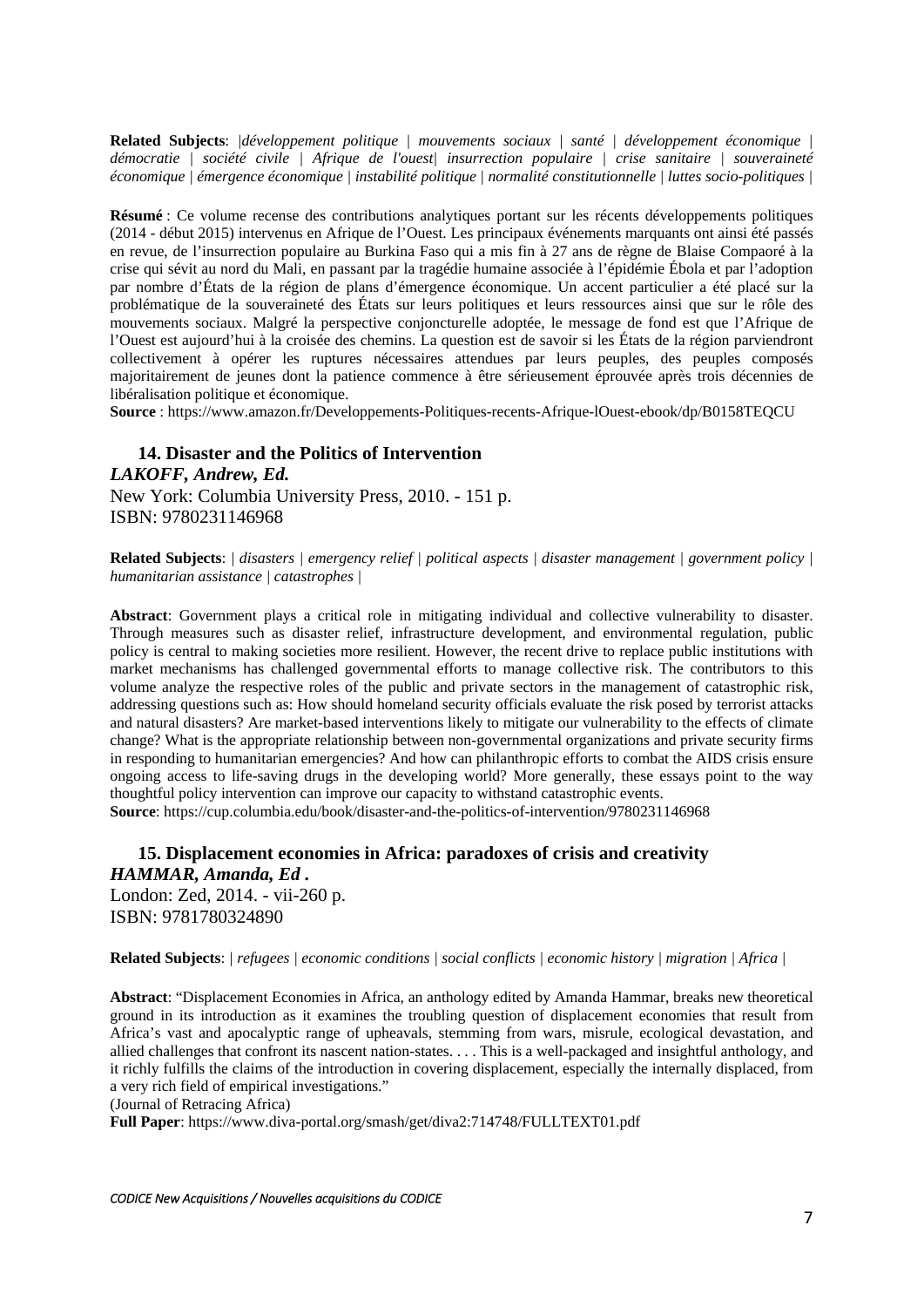# **16. Elections and governance in Nigeria's Fourth Republic**  *AGBU, Osita*  Dakar: CODESRIA, Council for the Development of Social Science Research in Africa, 2016. - xii-184 p. ISBN: 9782869786394

**Related Subjects**: *|elections | Governance | Democracy | state | Nigeria -- Politics and government -- 1993- 2007 |* 

**Summary**: Elections and Governance in Nigeria's Fourth Republic is a book about Nigerian politics, governance and democracy. It at once encompasses Nigeria's post-colonial character, its political economy, party formation since independence, the role of Electoral Commissions, as well as, indepth analyses of the 1999, 2003 and 2007 general elections that involved extensive fieldwork. It also presents aspects of the 2011 and 2015 general elections, while discussing the state of democratic consolidation, and lessons learned for achieving good governance in the country. It is indeed, a must read for students of politics, academics, politicians, statesmen and policy makers, and in fact, stakeholders in the Nigerian democracy project. The book stands out as a wellresearched and rich documentary material about elections in Nigeria, and the efforts so far made in growing democracy

**Source**: https://muse.jhu.edu/book/52169 **Full Text**: http://www.codesria.org/spip.php?article2530

### **17. Élections et territoires en Tunisie : enseignements des scrutins post-révolution (2011-2014)**

*GANA, Alia ; HAMME, Gilles van, Eds .*  Tunis : IRMC ; Paris : Karthala, 2016. - 235 p. ISBN: 9782811116552

**Related Subjects**: *| élections | vote | démocratie | sciences politiques | Tunisie -- Politique et Gouvernement -- Histoire -- 21ème siècle -- 2011-2014 | sociologie électorale | comportement électoral | géographie électorale |*

**Résumé** : Pionnière des « soulèvements arabes », la Tunisie est aujourd'hui le seul pays à poursuivre l'« expérience de démocratisation politique » entamée suite à la « révolution » de l'hiver 2010-2011. Les élections libres et concurrentielles de 2011 et de 2014 constituent un fait marquant de ce processus de changement.

Proposant une lecture inédite de ces élections, de leurs enjeux et de leurs résultats, les auteurs de ce livre poursuivent une double ambition : proposer un ouvrage de référence sur les scrutins post-révolution et présenter une analyse des dynamiques sociales et politiques de la Tunisie contemporaine.

L'originalité des analyses développées dans cet ouvrage est qu'elles mobilisent une approche interdisciplinaire, combinant, sociologie, géographie et science politique, et qu'elles s'appuient sur un riche matériau empirique permettant de contextualiser les comportements électoraux et cernant les clivages politiques et les fractures socio-territoriales au sein de la société tunisienne.

Un autre apport important de cet ouvrage est de montrer qu'en faisant émerger la figure de l'électeur, les transformations politico-institutionnelles ouvertes par les « soulèvements arabes » suscitent non seulement un regain d'intérêt pour l'analyse des comportements électoraux, mais contribuent aussi à renouveler les questionnements et les analyses relatives aux processus électoraux dans les pays de la région.

**Source** : http://www.karthala.com/hommes-et-societes/3081-elections-et-territoires-en-tunisie-enseignementsdes-scrutins-post-revolution-2011-2014-9782811116552.html

**18. Environment, Agriculture and cross-border Migrations**  *VUBO, Emmanuel Yenshu, Ed .*  Dakar: CODESRIA, 2015. - 163 p. ISBN: 9782869786042

**Related Subjects**: *|environment | sustainable development | climate change | agriculture | migration*

*CODICE New Acquisitions / Nouvelles acquisitions du CODICE* **Abstract**: This book brings together contributions on the challenges of the environment, agriculture and crossborder migrations in Africa; key areas that have become critical for the continent's development. The central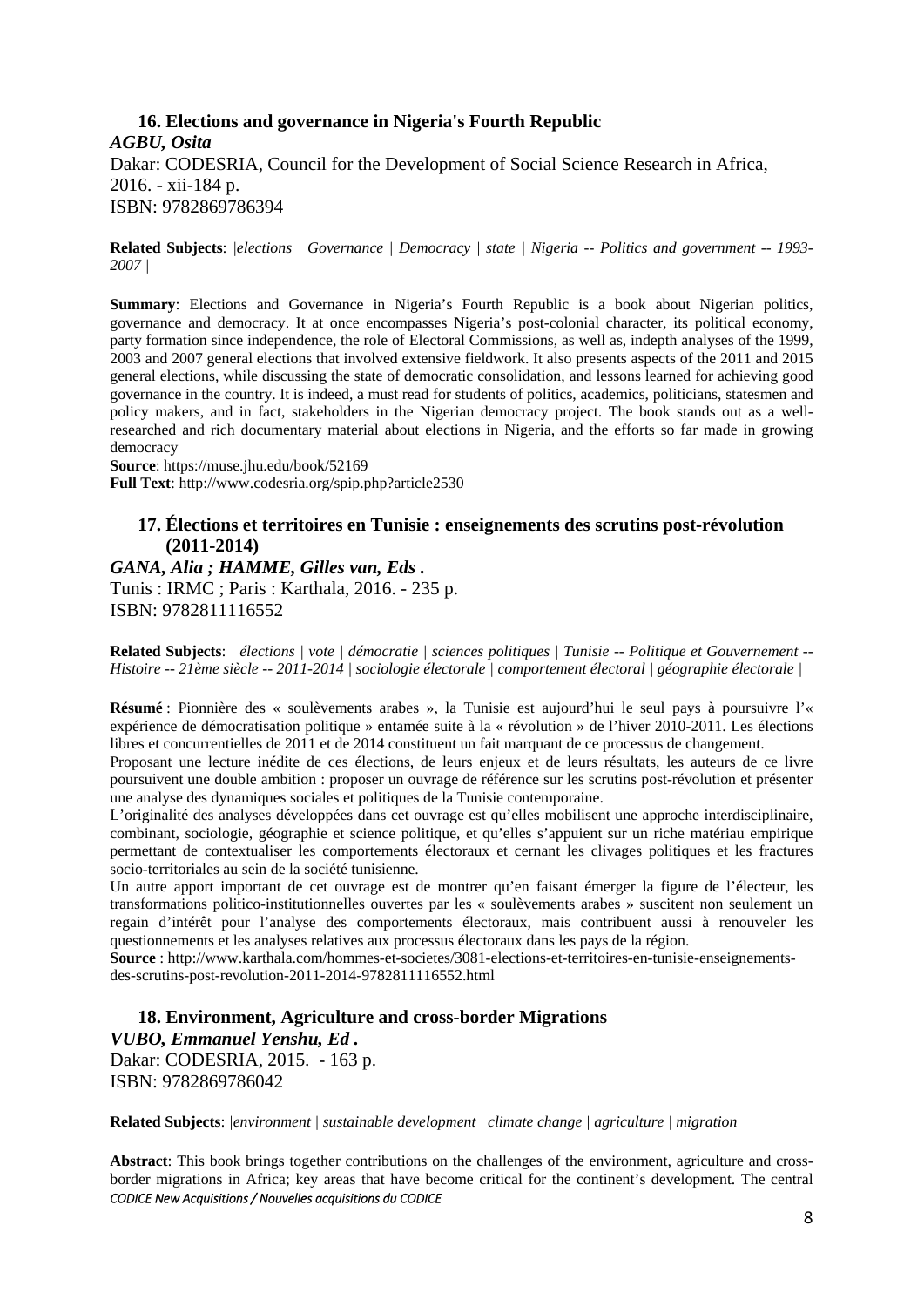theme running through these contributions is that Africa's development challenges can be attributed to its human and natural ecology. Contrasted with the Cold War epoch, current developments have ushered us into a world of long and uncertain transitions characterized by a search for new pathways including investment in large-scale agriculture by big finance, attempts to revitalize existing agriculture and reworking of social policy. A major twist relates to environmental questions, especially climate change and its global effects, leading to all forms of cross-border migrations and the emergence of new areas of strategic interest such as sub-regional developments as in the Gulf of Guinea. This book provides some intellectual clues on how to interpret these emerging predicaments and chart a way forward into a new era for Africa.

**Source**: https://muse.jhu.edu/book/52170

**Full Paper**: http://www.codesria.org/spip.php?article2533

**19. Éthnicité, crises sociopolitiques et processus de réconciliation nationale**  *ANATE, Kouméalo ; ASSIMA-KPATCHA, Essoham ; TSIGBE, Koffi Nutefé; éds* Lomé : Éditeur LETRIA (Laboratoire d'Etudes sur le Travail et les Relations Industrielles en Afrique), 2016. – 440 p. ISBN: 9791093493053

**Related Subjects**: *| ethnicité | conflits ethniques | conflits sociaux | conflits politiques | résolution de conflits | gestion de conflits | réconciliation nationale | Togo |* 

**Résumé** : Le projet de recherches dont les résultats sont publiés dans le présent ouvrage a été réalisé dans le cadre du Projet d'Appui à la Société Civile et à la Réconciliation Nationale (Pascrena) au Togo. Le but visé est de mettre à la disposition des structures étatiques et des différents acteurs impliqués dans la mise en œuvre des recommandations de la Commission Vérité, Justice et Réconciliation, un ouvrage scientifique documenté sur les questions d'ethnicité, de crises sociopolitiques et de réconciliation nationale au Togo. Les dix-sept études sont réparties en quatre axes: 1. Les sciences humaines et les thématiques de l'ethnicité, des crises sociopolitiques et des réconciliations nationales; 2. Histoire des politiques nationales de pacification-réconciliation; 3. La politique actuelle de réconciliation nationale: acteurs, discours et réalités de terrain; 4. Modes locaux de médiation et de réconciliation sociopolitique; 5. Synthèse des opinions et témoignages sur l'ethnicité, les crises sociopolitiques et la réconciliation nationale (recueillis dans les cinq régions du pays). [Résumé ASC Leiden].

**20. La Fabrique du sens : écrire en sciences sociales**  *MELLITI, Imed, Ed .*  Paris : Riveneuve éditions; Tunis : Institut de recherche sur le Maghreb contemporain (IRMC), 2015. - 256 p. ISBN: 9782360133758

**Related Subjects**: *|écriture | sciences sociales | chercheurs | Enquêtes | littérature | ethnographie | Sociologie | recherche interdisciplinaire | thèses | thèses | écriture scientifique | historicité | épistémologie | politique d'écriture |* 

**Quatrième de couverture** : Les textes des sociologues, des anthropologues et des historiens sont des « choses fabriquées » selon des procédés rhétoriques qu'il n'est pas indifférent de mettre à nu. La « fabrication » de ces textes se fait conformément à des exigences qui ne sont pas celles de l'écriture littéraire : elle vient prolonger un travail d'enquête s'inscrivant dans un rapport au monde différent de celui de la fiction ou du roman.

Aussi, les onze contributions qui composent cet ouvrage reviennent sur le paradoxe de ce métier de mots, qui nourrit l'espoir - voire la prétention - de les fonder, en amont, sur le résidu indissoluble de l'enquête et, en aval, sur les procédures de validation et d'administration de la preuve requises par l'activité scientifique comme praxis particulière. Ce métier et cette praxis sont alors restitués dans leurs historicités et rattachés aux inflexions de l'histoire sur la longue durée, aux évolutions des disciplines scientifiques et de leurs publics et à des clivages intergénérationnels exigeant une sociologie des « écrivants » eux-mêmes. L'ouvrage analyse alors l'imbrication de l'écriture et de l'enquête et s'applique à repenser la frontière floue qui sépare la science de la littérature.

Un ouvrage conçu comme un manuel pour tous ceux qui écrivent en sciences sociales. **Source** : https://www.laprocure.com/fabrique-sens-ecrire-sciences-sociales/9782360133758.html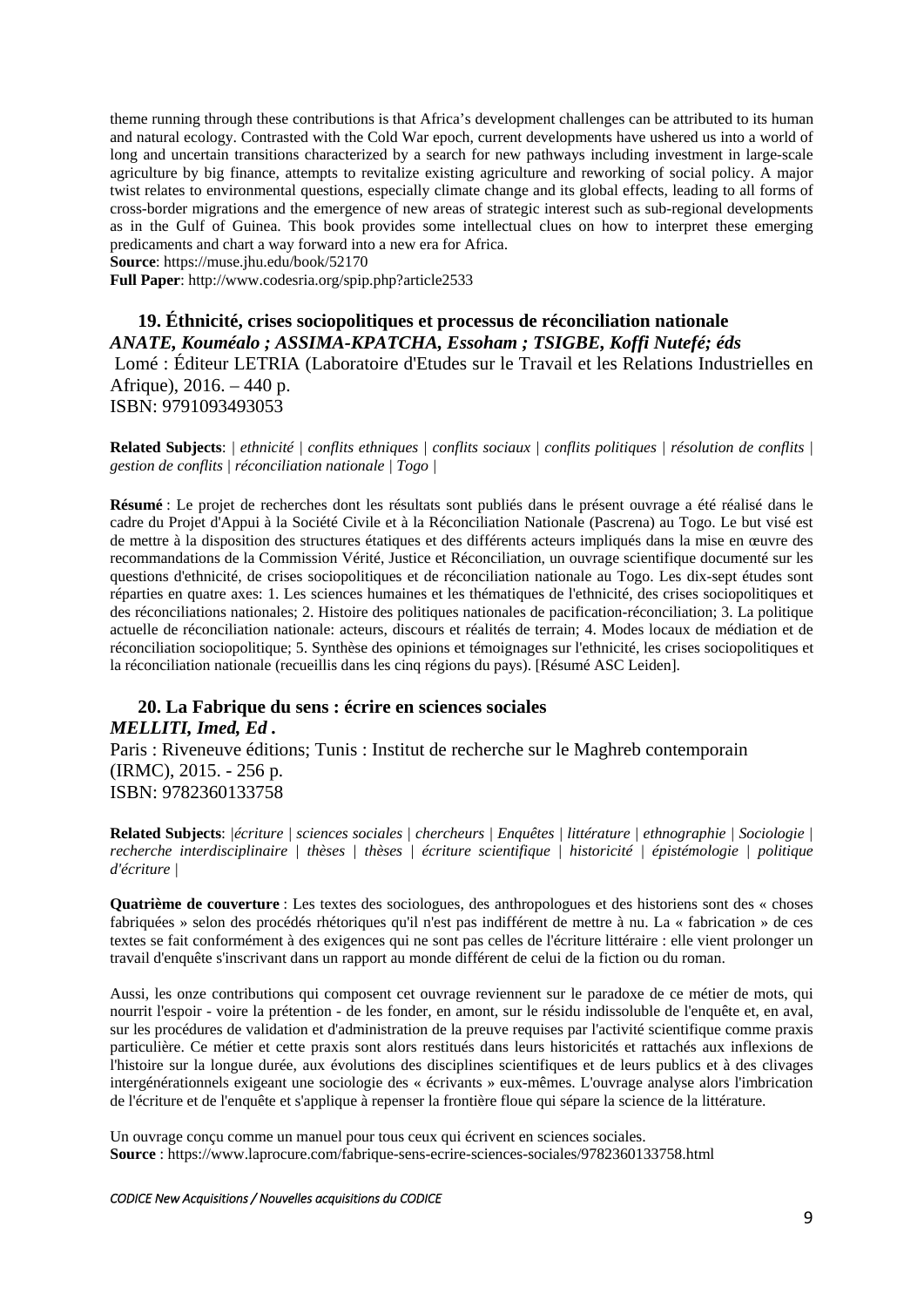# **21. Fishing communities adaptation to climate change at Komenda-Edina-Eguapo-Abrem Municipality, Ghana**

# *ESIA-DONKOH, Kobina*

Tamale: University for Development Studies, August, 2017. - xiii-246 p

#### **Related Subjects**: *|fishing | climate change | fishermen | adaptation to change | Ghana |*

**Abstract** : Adaptation to climate change in local contexts and fishing communities in Ghana has not received the desired attention even though these contexts are considered the most-at-risk and vulnerable. The objective of this study was to assess how fishing communities in the Komenda-Edina-Eguafo-Abrem Municipality adapt to climate change. The study was guided by the crisis management and timeline model, and the endogenous development adaptation system framework. Four fishing communities were purposively selected based on their community characteristics and observable evidence of a changing climate. Both primary and secondary data were collected for complementary reasons. Sixteen fishermen participated in in-depth interviews while 12 focus group discussions were conducted. In addition, a survey was conducted with 222 fishermen who had at least one decade or more experience in fishing and had stayed in their respective communities for two decades or more. A set of secondary data comprising temperature (1993-2011) and rainfall records (1980-2009), and satellite images of land cover change (1986-2002) from Landsat were also accessed. From observation and experiential knowledge, over 80 percent of the respondents expressed that temperatures and the sea level have increased while rainfall has decreased as observed over the last three decades. Spiritual factors were used to explain the reasons for the change in temperature, rainfall and sea level. The secondary data, however, did not show any consistent increase or decrease in temperatures and rainfall characteristics. Impacts of the changing climate were adverse on habitats, fish catch and indigenous knowledge in fishing. Temporary relocation, adaptive fishing practices and alternative livelihood strategies were implemented to adjust to the changing climate. These strategies reflected the local beliefs and practices in indigenous knowledge, although most of which did not yield the desired results expected. The co-evolution of knowledge and innovations towards adaptation to climate (based on the endogenous development adaptation system framework) was weak due to poor linkage between the indigenous and the conventional institutions. The Municipality and the local fisherfolks need to engage to develop a locally appropriate and applicable framework to guide and promote effective adaptation. **Source** : Author

**Full Text** : http://doc.codesria.org/xmlui/handle/123456789/1413

**22. The Future of ACP-EU relations: a political economy analysis**  *BOSSUYT, Jean ; KEIJZER, Niels ; MEDINILLA, Alfonso ; DE TOLLENAERE, Marc*  Maastricht : ECDPM, January 2016. - 134 p. ISBN: 9789072908490

**Related Subjects**: *|international relations | european union | acp | economic cooperation | partnership | globalization | regionalization |*  **Full Text** : https://ecdpm.org/wp-content/uploads/PMR21-Future-ACP-EU-Relations-PEA-January-2016.pdf

## **23. Gender Equality and Sustainable Development**  *LEACH, Melissa, ed .*

London ; New York : Routledge, Taylor & Francis Group, 2016. - xviii-209 p. ISBN: 9781138921306 (hb); 9781138921313 (pb); 9781315686455 (ebook).

**Related Subjects**: *| sustainable development | gender equality | women's rights |* 

**Abstract** : For pathways to be truly sustainable and advance gender equality and the rights and capabilities of women and girls, those whose lives and well-being are at stake must be involved in leading the way. Gender Equality and Sustainable Development calls for policies, investments and initiatives in sustainable development that recognize women's knowledge, agency and decision-making as fundamental. Four key sets of issues - work and industrial production; population and reproduction; food and agriculture, and water, sanitation and energy provide focal lenses through which these challenges are considered. Perspectives from new feminist political ecology and economy are integrated, alongside issues of rights, relations and power. The book untangles the complex interactions between different dimensions of gender relations and of sustainability, and explores how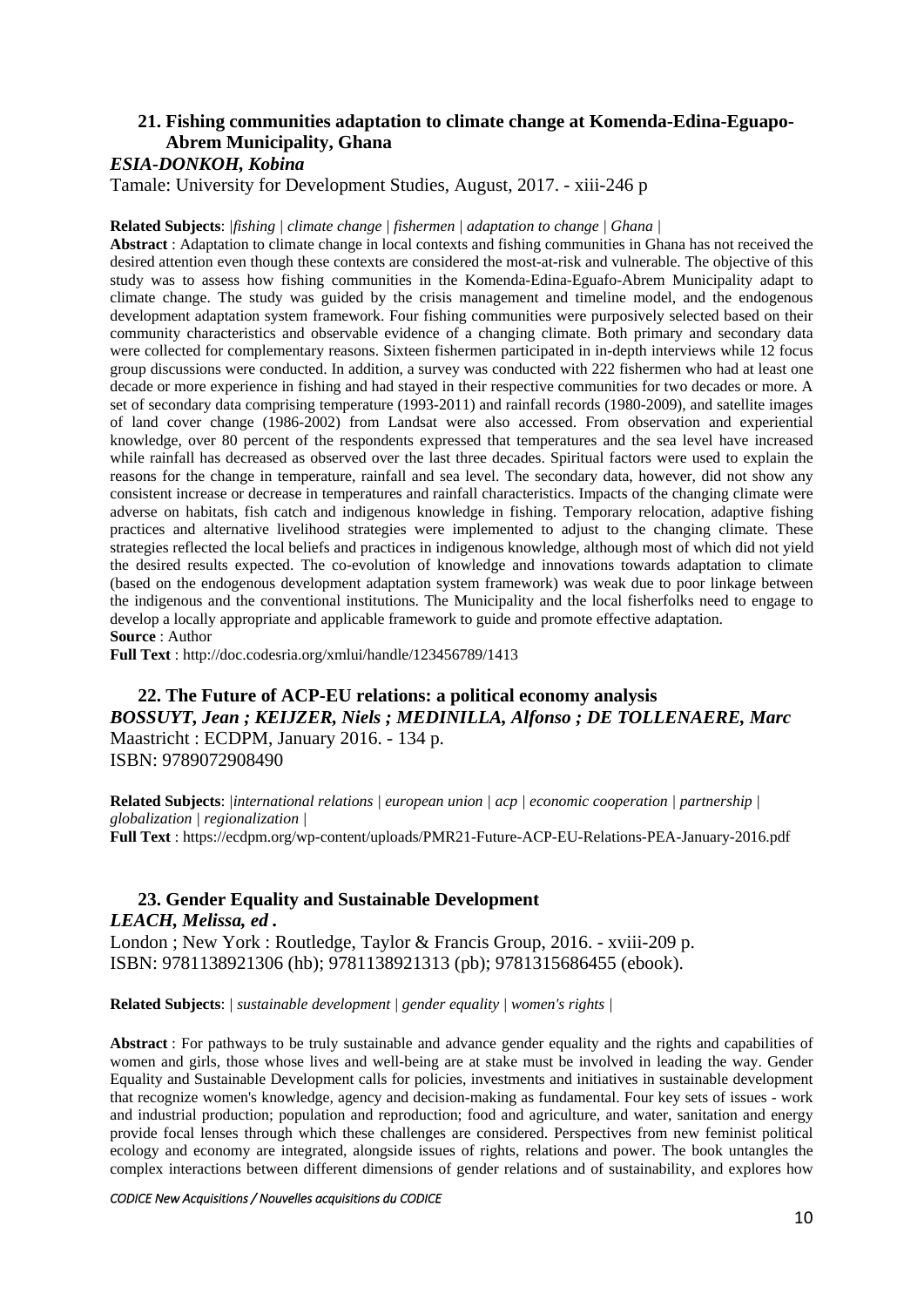policy and activism can build synergies between them. Finally, this book demonstrates how plural pathways are possible; underpinned by different narratives about gender and sustainability, and how the choices between these are ultimately political. This timely book will be of great interest to students, scholars, practitioners and policy makers working on gender, sustainable development, development studies and ecological economics. © 2016 selection and editorial matter, Melissa Leach.

**Source**: https://www.researchgate.net/publication/282930505 Gender equality and sustainable development

# **24. Gouvernance chefferiale et décentralisation en R.D.Congo: personnalisation du pouvoir dans la province de Bandundu**

## *MAMBI TUNGA-BAU, Héritier .*

Saarbrücken : Editions universitaires européennes, 2015 . - 321 p. ISBN: 9783841660756

**Related Subjects**: *| décentralisation | pouvoir politique | chefferie | personnalisation du pouvoir | gouvernance économique| gouvernance sociale| gouvernance politique |Congo RD | Bandundu |* 

**Résumé** : La gouvernance chefferiale est un réquisitoire qui relève d'un constat général que l'auteur démontre à l'aide de deux indicateurs, à savoir le viol de la décentralisation et la personnalisation du pouvoir, en prenant appui sur la province du Bandundu au cours de la mandature 2006-2011. Les principes de fonctionnalité des provinces et des entités territoriales décentralisées ne sont ni observés ni appliqués par les acteurs de la gouvernance décentralisée. Au lieu de l'application des règles, un homme s'institue chef et personnalise le pouvoir voire la gestion de l'institution. L'homme devient le centre de tout et ne laisse aucune possibilité d'expression aux institutions et à leurs organes. Le pouvoir personnel est ainsi institué et devient méprisant à l'égard de tout le monde. De cette manière, le gestionnaire utilise les instruments de la puissance publique pour satisfaire ses intérêts personnels. Les sphères de l'espace public sont ainsi privatisées. A l'aide de l'observation participante et de l'entretien libre, l'auteur entre dans les méandres du pouvoir et découvre une gouvernance chefferiale doublée de la personnalisation du pouvoir. **Source** :

https://books.google.sn/books/about/Gouvernance chefferiale et d%C3%A9centralisa.html?id=4uAjswEACA AJ&redir\_esc=y

# **25. Gouvernance en Afrique : la théorie générale de la gouvernance économique**  *DJELHI-YAHOT, Sandavoy Adamoh (Adamoh)*

Paris : L'Harmattan, 2017. - 198 p. ISBN: 9782343107301; 2343107300.

**Related Subjects**: *|Union économique et monétaire ouest africaine | politique monétaire | gouvernance | politique économique | monnaies | science économique | théorie monétaire | théorie keynésienne| liquidité monétaire | gouvernance économique | gouvernance monétaire | Afrique de l'ouest |*

**Résumé** : Cet ouvrage ouvre de nouvelles pistes, en matière de gouvernance, en proposant une formulation appelée "la théorie générale de la gouvernance économique". De la constatation exacte que la monnaie joue un rôle fondamental dans l'économie, il explique les effets dévastateurs de la politique monétaire répressive en Afrique, avant de passer en revue et récuser les différentes politiques. L'auteur propose de combiner la politique monétaire optimale basée sur la règle de Taylor avec une politique fiscale optimale et une exécution optimale des dépenses publiques.

Source :http://www.editions-harmattan.fr/index.asp?navig=catalogue&obj=livre&isbn=978-2-343-10730- 1&utm\_source=phplist&utm\_campaign=message\_20749&utm\_medium=email&utm\_content=lienTitre

# **26. La Gouvernance universitaire: une expérience africaine**  *SALL, Abdou Salam*  Dakar ; CODESRIA, 2017. - xviii-197 p.

ISBN: 9782869787223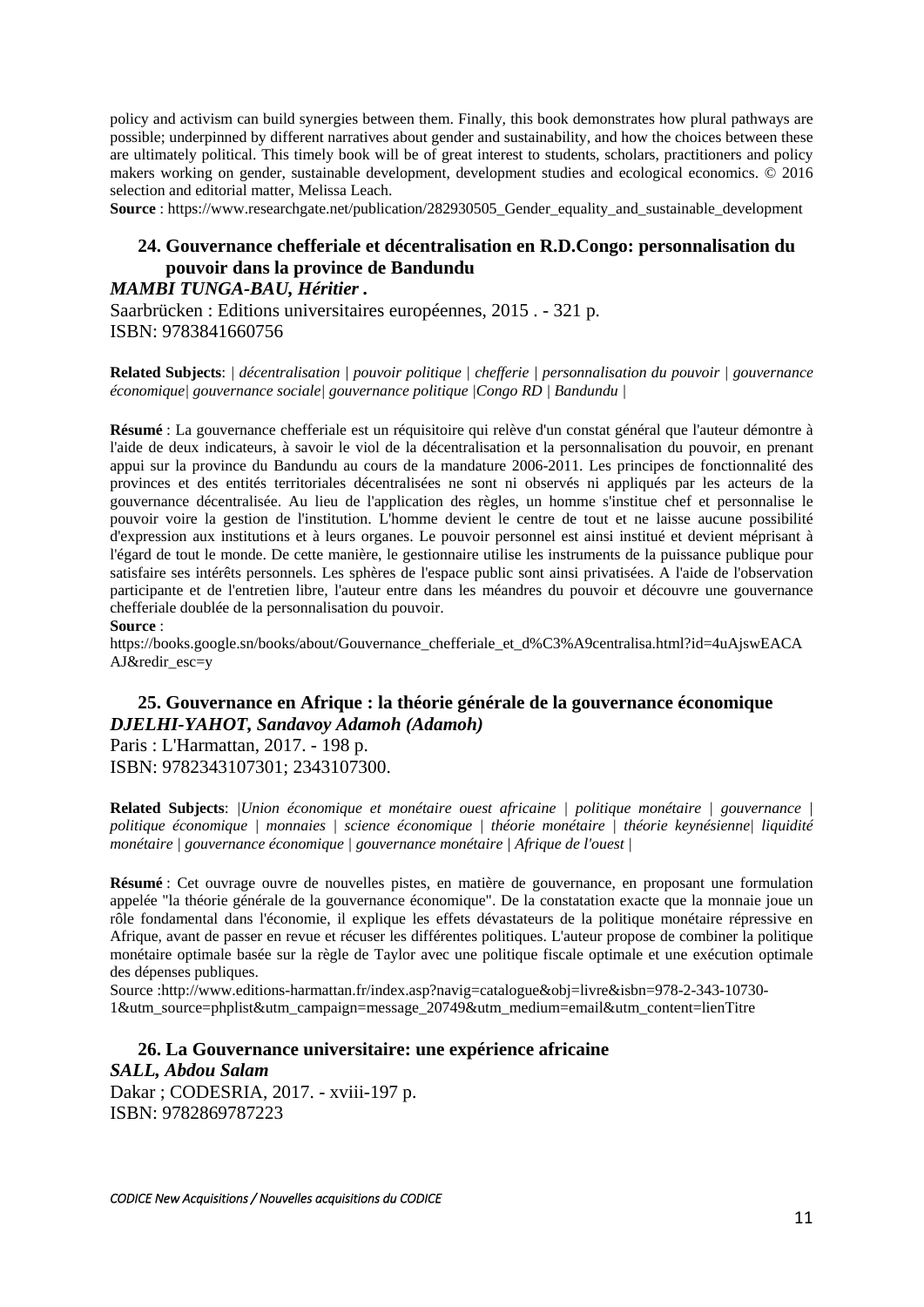**Related Subjects**: |*universités | centres d'enseignement supérieur | administration de l'enseignement | financement | formation | recherche | coopération | communication | planification stratégique | leadership | gouvernance universitaire | Afrique |* 

**Résumé** : A la lumière d'une expérience propre, cet ouvrage présente différentes problématiques de gouvernance universitaire en Afrique avec un accent spécifique sur les dynamiques en cours. Il permet de mieux comprendre les mutations aux niveaux des structures de gouvernance des établissements d'enseignement supérieur avec le nouveau management public et les périmètres de responsabilités des dirigeants tant sur le plan du financement, de la formation, que des modes et canaux de délivrance des enseignements et de l'organisation de la recherche. Ce livre propose un outil à la mesure des défis de l'Afrique : la Fondation Africaine pour la Recherche, l'Innovation et la Mobilité (FARIM) fondée dans une certaine mesure sur les orientations du développement durable. Il propose aussi un canevas pour l'élaboration d'un plan stratégique. Pour une meilleure internalisation de l'enseignement supérieur, une attention particulière est portée sur les valeurs ainsi que leur promotion et convoque à la communication.

Cet ouvrage est recommandé à tous ceux qui désirent découvrir le trésor caché dans l'enseignement supérieur. C'est un bon outil pour tous, pour l'ensemble la communauté universitaire, notamment pour ceux qui veulent transformer l'Afrique dans ce contexte de l'économie du savoir, ceux qui dirigent ou veulent diriger les établissements d'enseignement supérieur car quand la résultante des forces en présence ne parvient pas à créer la dynamique, il est fait recours au leader pour indiquer le chemin et y mobiliser le plus grand nombre. **Source** : https://www.codesria.org/spip.php?article2804

**Full Text**: https://www.codesria.org/spip.php?article2804

### **27. Industrial and Development Economics : an African Perspectives**  *KAPUNDA, Stephen M .*

Dakar : CODESRIA, 2017. - 232 p. ISBN: 9782869787155

**Related Subjects**: *| Industrial Economics | development economics | price policy | Industrial Development | industrial financing | location of industry | Africa |*

**Abstract**: The aim of this book is to provide comprehensive understanding of industrial economics and its applicability to African countries. The book is expected to serve as an intellectual and pedagogical support to teaching. It is a vital resource material for both undergraduate and post-graduate students. The text is also excellent for self-study for all people with a keen interest in the discipline because of the unique approach adopted by the author. Each chapter is arranged pedagogically starting with learning objectives followed by introductory remarks, then content and finally conclusion. Numerous relevant examples, case studies and review questions are provided.

**Source** : http://www.africanbookscollective.com/books/industrial-and-development-economics

## **28. Land in the Struggles for Citizenship in Africa = Le foncier dans les luttes pour la citoyenneté en Afrique**

*MOYO, Sam ; DZODZI, Tsikata ; DIOP, Yakham, Eds.* 

Dakar : CODESRIA, 2015. - ix-372 p. ISBN: 9782869786363

#### **Related Subjects**: *| land tenure | citizenship | Migration | land reform | Africa |*

**Abstract**: The variety of land questions facing Africa and the divergent strategies proposed to resolve them continue to evoke debates. Increasingly, in response to the enduring problems of land tenure, there are land movements of all shapes and orientations, some reformist and others quite revolutionary in their agenda. However revolutionary, land movements have tended to ignore the land tenure interests of women, pastoralists, youth and indigenous people. Several of these longstanding and emerging issues in land tenure include the role of the state in land tenure reforms; urban land questions, the nature of land struggles and improvements; and, the impact of land tenure developments on particular social groups and countries. An overarching concern is the extent to which land rights are being commodified, through the conversion of land held under customary tenure systems into marketised systems. The consequences of this include growing land concentration, land tenure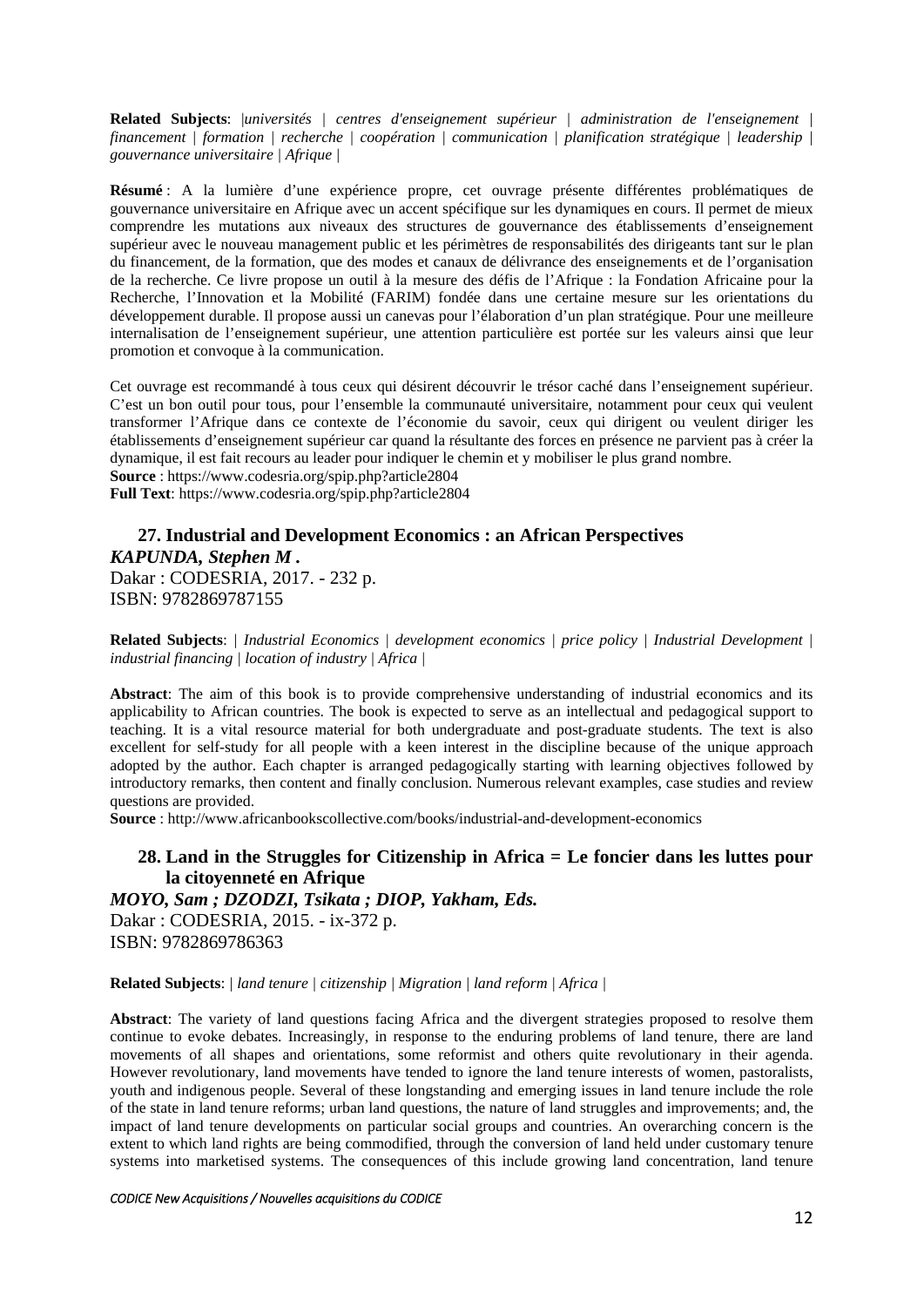insecurities, diminishing access to land by various sections of society, including the poor, women and less dominant ethno-religious groups.

This volume brings together different studies on Africa's land questions exploring emerging land issues on the continent in terms of the wider questions of development, citizenship, and democratisation. The chapters discuss the land question through a variety of themes. Some focus on the agrarian aspects of the land questions, while others elucidate the urban dimensions of the land question.

**Source** : http://www.africanbookscollective.com/books/land-in-the-struggles-for-citizenship-in-africa

## **29. Lieux de mémoire et oralité dans les sociétés africaines : actes du colloque du CELHTO, Niamey, les 21 et 22 novembre 2017**

*MOUCKAGA, Hugues ; TSIGBE, Koffi N ; TUBLU, Komi N. Fogâ, Eds.*  Niamey: Presse du CELHTO, 2017 Description: 317 p. ISBN: 9789295104211

**Related Subjects**: *| sites et monuments historiques | tradition orale | histoire | archéologie | patrimoine culturel | musées | pratique religieuse | lieu de mémoire | lieu sacré | oralité | sources orales | art funéraire |* 

## **30. The Political Economy of Democratic Decentralization**  *MANOR, James*  Washington: The World Bank, 1999. - X-133 p.

**Related Subjects**: *| Decentralization | Democratization |Politics |Economic Development| |Rural Development | Governance |* 

**Abstract**: Nearly all countries worldwide are now experimenting with decentralization. Their motivation are diverse. Many countries are decentralizing because they believe this can help stimulate economic growth or reduce rural poverty, goals central government interventions have failed to achieve. Some countries see it as a way to strengthen civil society and deepen democracy. Some perceive it as a way to off-load expensive responsibilities onto lower level governments. Thus, decentralization is seen as a solution to many different kinds of problems. This report examines the origins and implications decentralization from a political economy perspective, with a focus on its promise and limitations. It explores why countries have often chosen not to decentralize, even when evidence suggests that doing so would be in the interests of the government. It seeks to explain why since the early 1980s many countries have undertaken some form of decentralization. This report also evaluates the evidence to understand where decentralization has considerable promise and where it does not. It identifies conditions needed for decentralization to succeed. It identifies the ways in which decentralization can promote rural development. And it names the goals which decentralization will probably not help achieve. **Source**:http://documents.worldbank.org/curated/en/386101468739238037/The-political-economy-ofdemocratic-decentralization

**Full Text**: http://documents.worldbank.org/curated/en/386101468739238037/pdf/multi-page.pdf

**31. Research on Gender and Sexualities in Africa**  Dakar: CODESRIA, 2017. - xv-211 p. ISBN: 9782869787124

#### **Related Subjects**: *| gender roles | sexuality | Religion | youth | HIV | social research | Africa |*

**Abstract:** This collection comprises a diverse and stimulating collection of essays on questions of gender and sexualities, crafted by both established and younger researchers. The collection includes fascinating insights into topics as varied as the popularity of thong underwear in urban Kenya, the complexity of Tanzanian youth's negotiation of HIV-cultures, the dialogues between religion and controversial questions in sexualities activism, and the meaning of living as a Zimbabwean girl, who became HIV-positive because her mother had no access to antiretroviral drugs during pregnancy. Some pieces deepen contemporary debates, others initiate new questions. The collection seeks to sustain and invigorate research, policy-making and continentally-focused thought on difficult, yet compelling, realities.

**Source**: http://www.africanbookscollective.com/books/research-on-gender-and-sexualities-in-africa